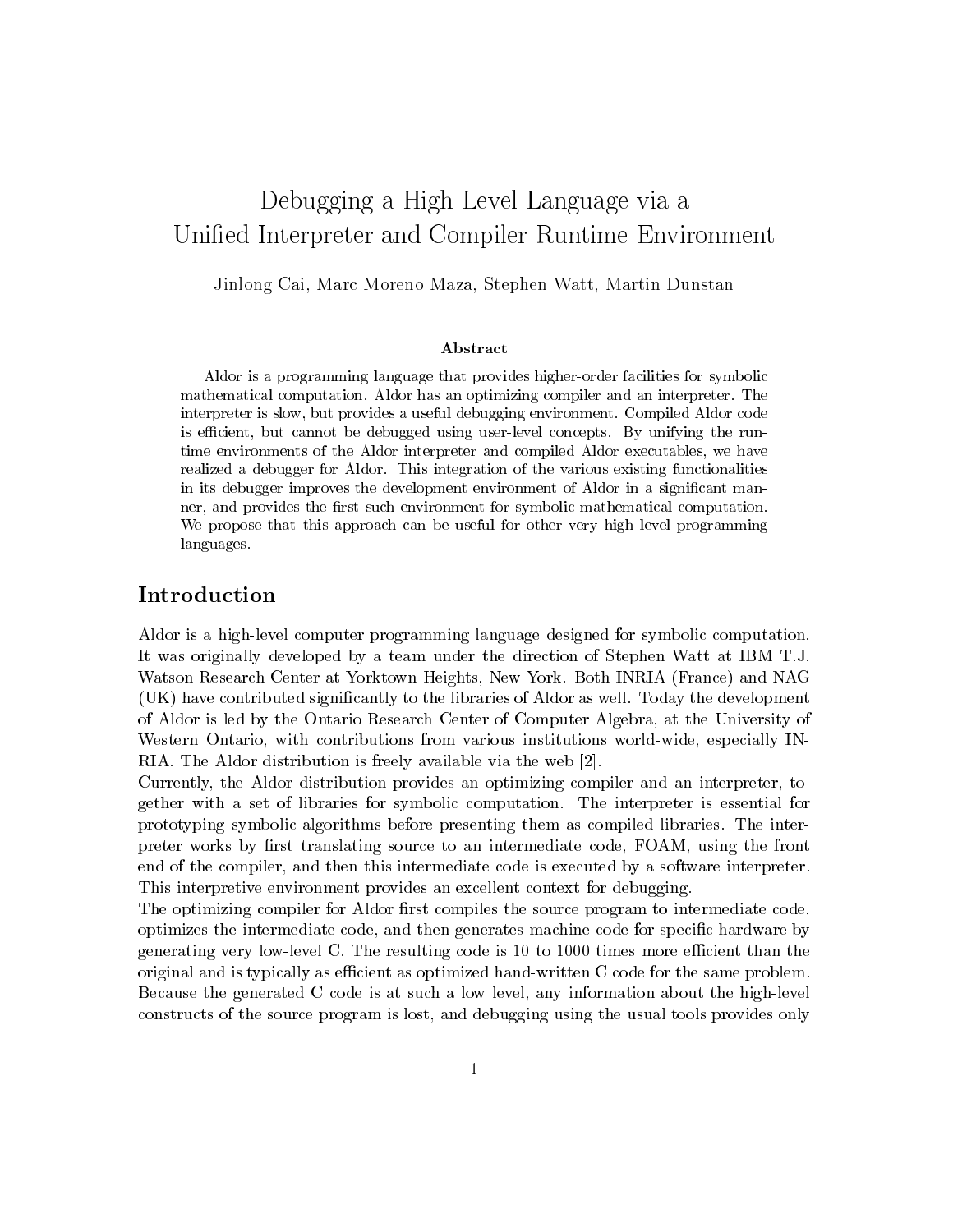arcane information useful only to those with deep knowledge of the compiler's internals.

The management of time and space is a key issue in symbolic computation, where even the best algorithms often have exponential complexities. Therefore, the interpreter is not adequate for large problems. To debug such problems, it becomes necessary to compile instrumented versions of suspect modules and to return to the days of primitive debugging with print statements. This is clearly an unsatisfactory situation.

The purpose of this study is to investigate whether is practical for programs to be developed in a combined compiled/interpreted environment, while preserving the best features of each. This would allow mixed programs with large well-understood parts compiled, and suspect modules or functions to be run interpretively and thus be debuggable at a users semantic level. Our criteria for this study were that:

- production level compiled code need not be re-compiled in order to be run in this mixed mode
- compiled code and interpreted code be freely mixed, both of them reading and writing the same data in the memory
- compiled code remain as efficient as in a purely compiled environment
- interpreted code be as fully debuggable as code in a purely interpreted environment
- values of variables in the environment of either compiled or interpreted programs be displayed using their own high-level methods.

The use of combined compiled/interpreted environments is not new. This has been common practice for two decades in Lisp systems. Our work addresses several new questions, however:

To our knowledge all previous work in combined compiled/interpreted environments has been in the context of a language, such as Lisp, that is normally interpreted and where the efficiency of compiled programs is not critical. In our case, Aldor (like FORTRAN and C) was conceived as a language to be compiled for efficiency and so it is not acceptable to have any overhead to support an interpretive mode in compiled programs.

Secondly, previous work along these lines viewed compiled code as an exceptional case to be loaded into an interpretive environment. In our case, we build compiled executables that contain interpreter support as a form of library support, allowing the (normally few) interpreted modules to masquerade as compiled code.

This paper is organized as follows: Section 1 is dedicated to the design of our Aldor debugger. In Section 2, we described the unification of the runtime environments of the Aldor interpreted code and compiled code. Appendix is a sample session of the Aldor debugger.

#### 1 The Aldor Debugger Architecture

As shown in Figure 1, the architecture of the Aldor debugger can be separated into two main modules: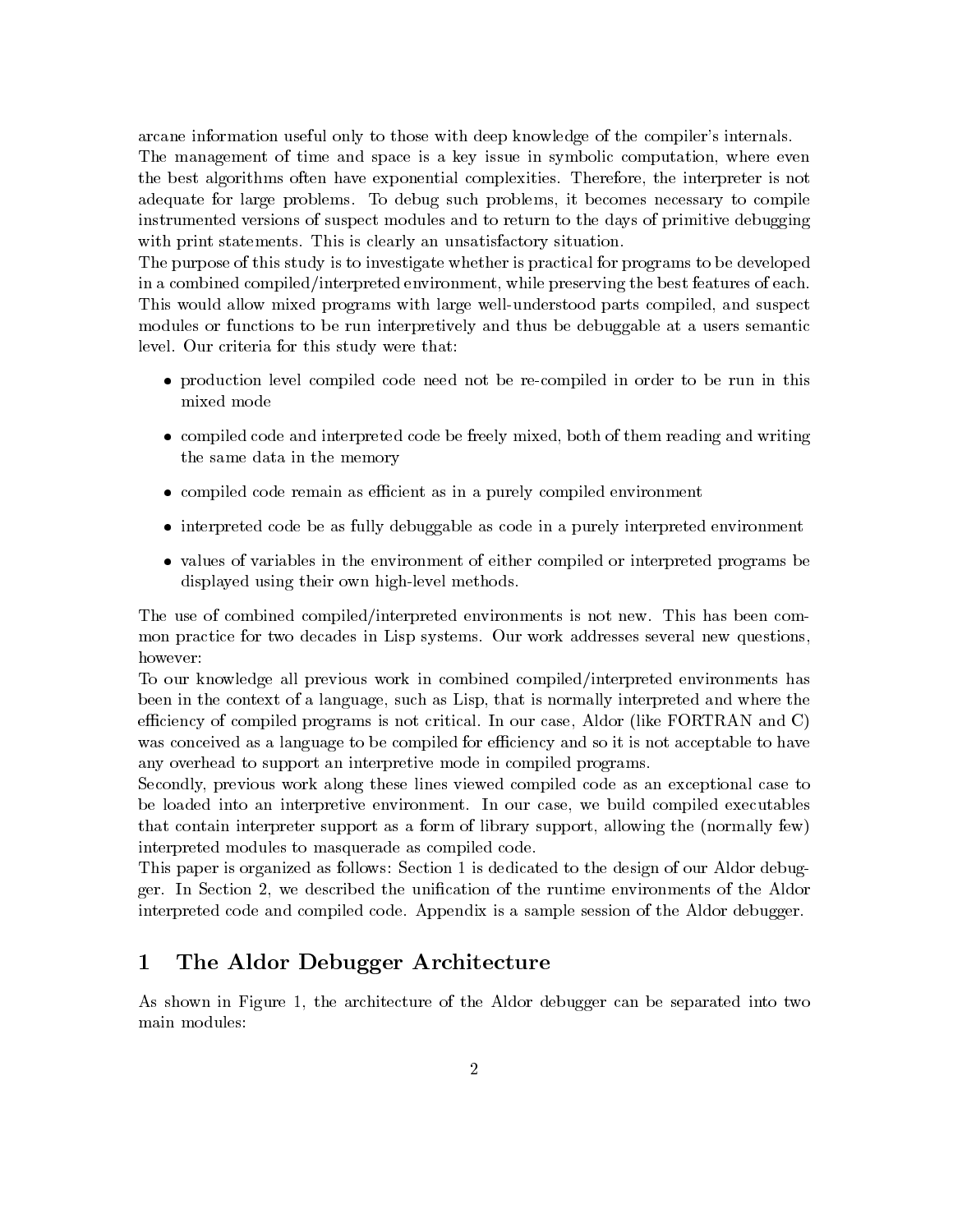

Figure 1: Architecture of the Aldor debugger

- The Aldor interpreter which executes the FOAM code generated by the query commands of the user.
- The debug library which provides the following components:
	- the user interface which is the user command language and its implementation,
	- the debug hooks which are the statements to be added into the Aldor source program in order to control its execution,
	- the debugger state which represents the internal state (breakpoint list, current function and line, ...) of the debugger,
	- the interpreter state which keeps track of the data (current FOAM unit and FOAM program, ...) needed in order to invoke the interpreter.

The debug hooks are inserted into the FOAM code by the Aldor compiler. They allow the debugger state and the interpreter state to collect data from the executable. The debugger state also collects data from the user.

When the debugger option is enabled, the Aldor compiler inserts these debug hooks into the proper positions of functions in generated code. Then it links them together to generate the target executable. When the executable is running, these debug hooks will save debugging information such as which function is executing, which line of Aldor source code is reached or what is the breakpoint list that user has set. These debug hooks can be intercepted by programs written in Aldor and used as the basis of a debugger. In this way, the user can print out these debug into at any time.

An interpreter state saves data including unit and program names of the corresponding FOAM code, line number and lexical environment for the Aldor interpreter. The interpreter state is updated once the Aldor executable enters into a new functional closure.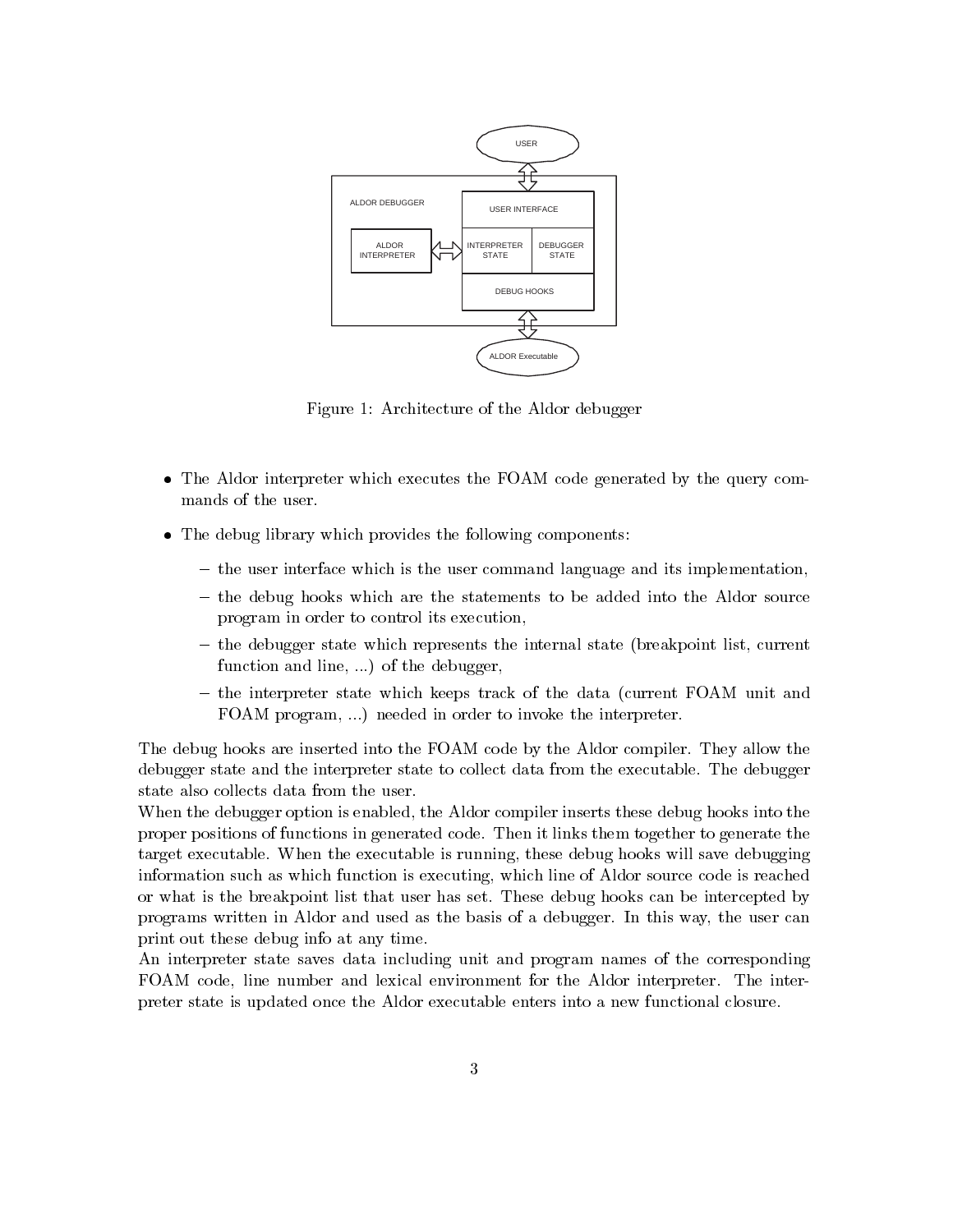

Figure 2: Mixed-mode interpreted/compiled system

#### $\overline{2}$ Unification of the Runtime Environments

One of the requirements for our combined compiled/interpreted environment is that normally compiled code need not be re-compiled in order to run in this mixed mode. In addition, compiled code and interpreted code must be freely mixed, both of them reading and writing the same data in memory. A consequence of this is that the runtime environment of a binary executable and the runtime environment of the interpreter must share the same lexical environment structure.

The runtime environments of the Aldor interpreter and executables are similar for the support they provide for domains and categories. However, they differ on the data representation of language structures including functional closure and lexical environment.

As shown in Figure 2, The program part is unified by the switch between the interpreted code and the compiled code. When the debugger invokes the interpreter in order to query variables, the debugger switches from compiled version of the program to its interpreted version of the program. This switch is by means of the interpreter state, which was described in the previous section.

Because both the Aldor executable and the Aldor interpreter read and write to the same lexical environments, the data structures to represent the lexical environments should be unified. The unification is realized by constructing C structs with memory alignment on the fly for lexical environments and records in the Aldor interpreter

# References

- [1] Alfred V.Aho, Ravi Sethi, Jeffrey D. Ullman. Compilers, Principles, Techniques and Tools. Addison Wesley Longman
- [2] Stephen M. Watt, *Aldor* in Handbook of Computer Algebra, pp. 154-160. J. Grabmeier, E. Kaltofen, V. Weispfenning editors, Springer Verlag Heidelberg 2003. (See also Aldor,  $\frac{http://www.aldor.org.)}{}$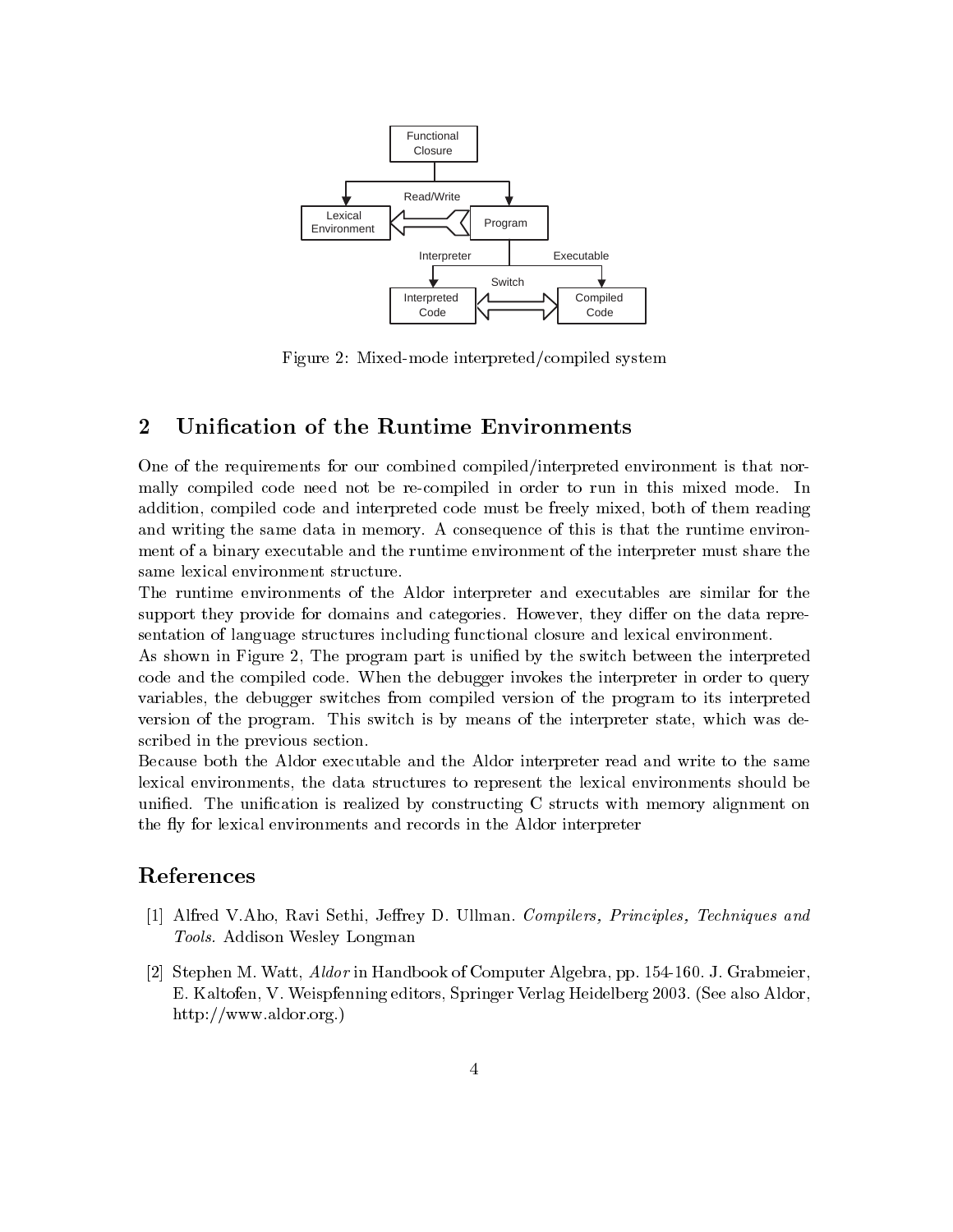- [3] GDB: The GNU Project Debugger http://www.gnu.org/software/gdb/gdb.html
- [4] Guy L. Steele Jr. Common Lisp: The Language, Second edition, Digital Press, 1990.
- [5] JDB The Java Debugger http://java.sun.com/j2se/1.3/docs/tooldocs/solaris/jdb.html
- [6] Jonathan B. Rosenberg. How Debuggers Work. John Wiley & Sons, INC.
- [7] Norman Ramsey. Embedding an Interpreted Language Using Higher-Order Functions and Types. In Proceedings of the Workshop on Interpreters, Virtual Machines and *Emulators (IVME'03)*, June 2003.
- [8] Ronald Mak. Writing compilers and interpreters. New York: Wiley Computer Publishing,  $c1996$ . 2nd Ed.
- [9] Rhys Weatherley, Gopal V. Design of the Portable.NET Interpreter, Linux Conference  $2003$ , Australia.
- [10] Stephan Diehl, Claudia Bieg. A new Approach for implementing stand-alone and webbased Interpreters for Java. In Proceedings of the 2nd international conference on Principles and practice of programming in Java (ACM PPPJ 2003), pages: 31-34.
- [11] Stephen M. Watt, P.A. Broadbery, P.Iglio, S.C. Morrison and J.M. Steinbach, Foam: A First Order Abstract Machine, V 0.35, IBM Research Report RC 19528, 1994.
- [12] Stephen M. Watt,  $A#$  Language Reference, V0.35, IBM Research Report RC 19530, 1994.
- [13] Stephen M. Watt, Peter A. Broadbery, Samuel S. Dooley, Pietro Iglio, Scott C. Morrison, Jonathan M. Steinbach, Robert S. Sutor. A first report on the  $A#$  compiler. In Proceedings of the international symposium on Symbolic and algebraic computation  $(ISSAC 1994)$ , August 1994.

Jinlong Cai, Marc Moreno Maza, Stephen Watt Ontario Research Center of Computer Algebra University of Western Ontario {jcai, moreno, watt } @scl.csd.uwo.ca Martin Dunstan Department of Applied Computing University of Dundee, UK mdustan@computing.dundee.ac.uk